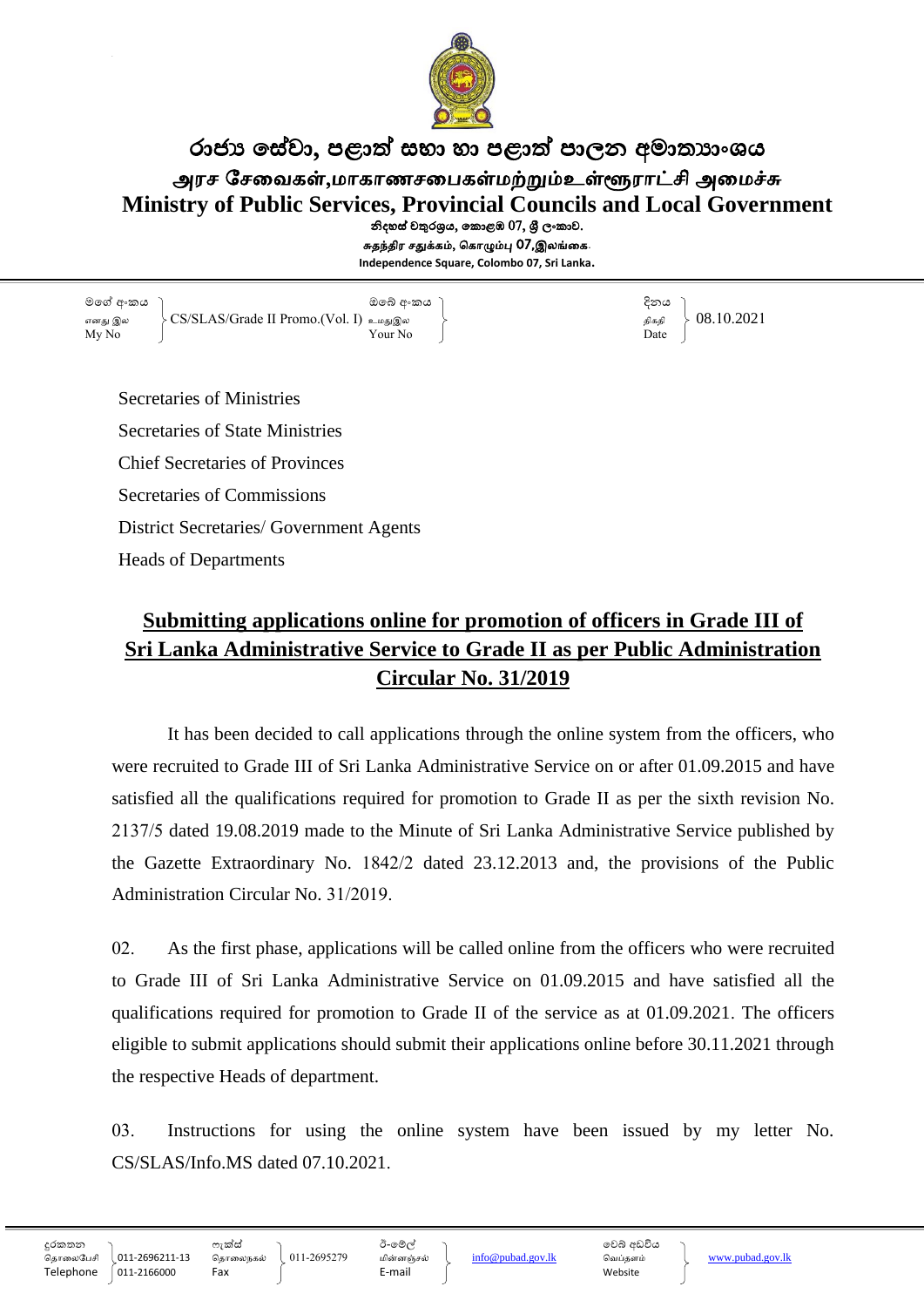04. The application to be used in this regard is given by "Annex 01" and, the soft copy of the same can be downloaded from the website of the Ministry of Public Services, Provincial Councils and Local Government in the following manner.

[www.pubad.gov.lk](file:///H:/LAHITRU%20%20-%20NEW/ANNUAL%20TRANSFER/ANNUAL%20TRA.%202022/01.Web%20Publish%20Ann.Tra%20Circulars/වා.ස්.මා.%202022%20සංශෝධිත%20චක්‍රලේඛ/Grade%20I,II,III%20-%202022%20සංශෝධිත%20ච්‍ක්‍රලේඛ/www.pubad.gov.lk) - Services - Sri Lanka Administrative - Downloads Service

05. For more information, please contact the Sri Lanka Administrative Service Division on the telephone number 011-2698605.

> Sgd/ J.J. Rathnasiri Secretary Ministry of Public Services, Provincial Councils and Local Government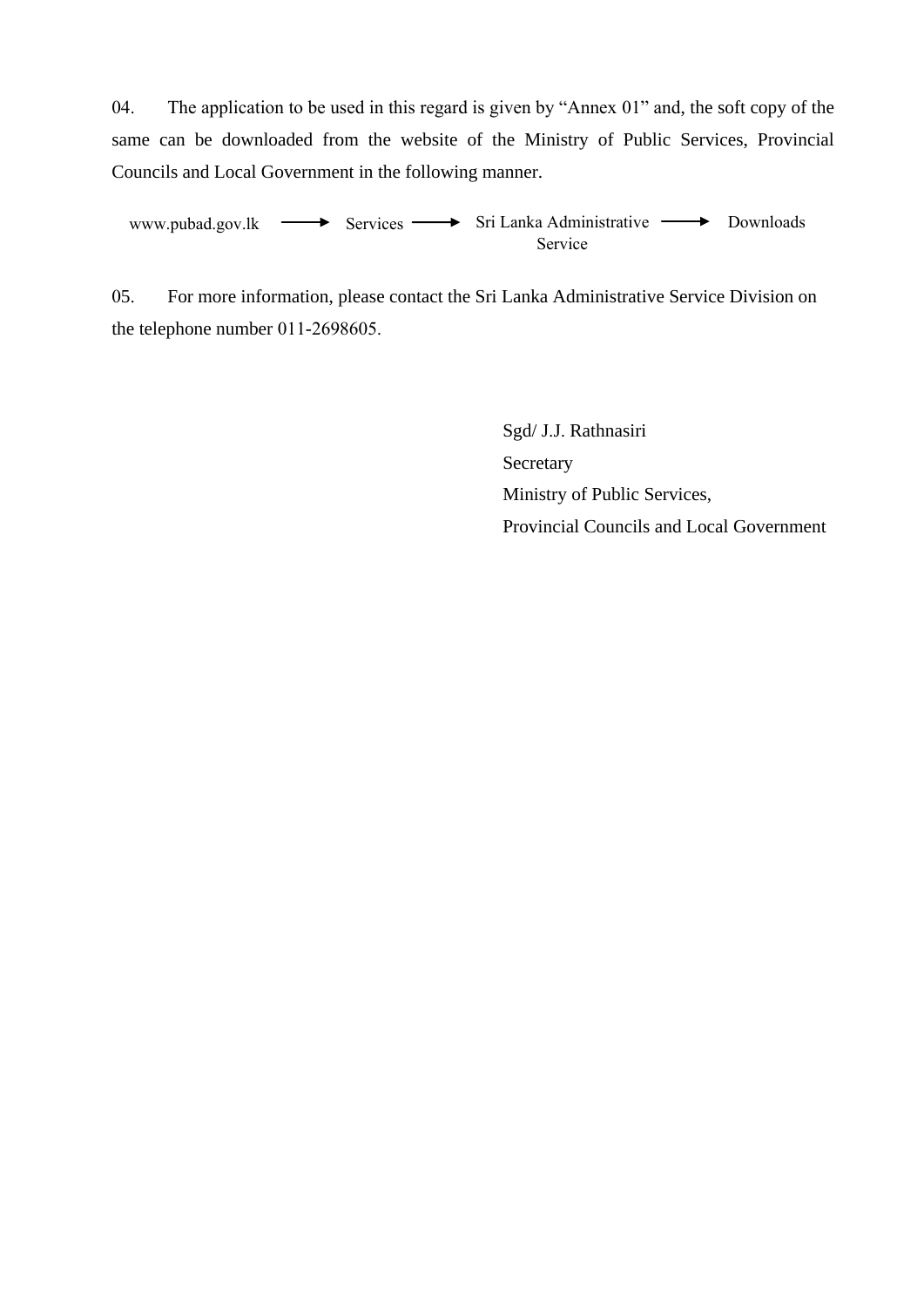# **Application for promotion of officers recruited on or after 01.09.2015 to Grade III of Sri Lanka Administrative Service to Grade II As per the Public Administration Circular No. 31/2019**

#### **Part I**

**(To be filled by the applicant.)**

| 01. |                                                                                                           |
|-----|-----------------------------------------------------------------------------------------------------------|
|     |                                                                                                           |
|     |                                                                                                           |
|     |                                                                                                           |
| 02. |                                                                                                           |
|     |                                                                                                           |
|     |                                                                                                           |
|     | c) Telephone No:-                                                                                         |
| 03. | Method of recruitment to Sri Lanka Administrative Service                                                 |
|     | Open Competitive Examination/ Limited Competitive Examination/ Promotion of Merit<br>$\bullet$            |
| 04. | Whether the officer has passed or has been exempted from the following examinations. If so, furnish       |
|     | relevant particulars.                                                                                     |
|     | Date of passing or                                                                                        |
|     | Exemption                                                                                                 |
|     | First efficiency bar examination<br>$\ddot{\phantom{1}}$                                                  |
|     | Proficiency in other official languages (Sinhala/Tamil)                                                   |
|     | $\sim$<br>as per the provisions of Public Administration Circular No: 18/2020                             |
| 05. | Date on which the officer becomes entitled to be placed on Grade II of Sri Lanka Administrative           |
| 06. | (a) Whether you have earned the required six (06) year salary increments on the due date for promotion to |
|     | (b) Have you been subjected to a disciplinary punishment as per the provisions of Public Service          |
|     |                                                                                                           |
|     |                                                                                                           |
|     |                                                                                                           |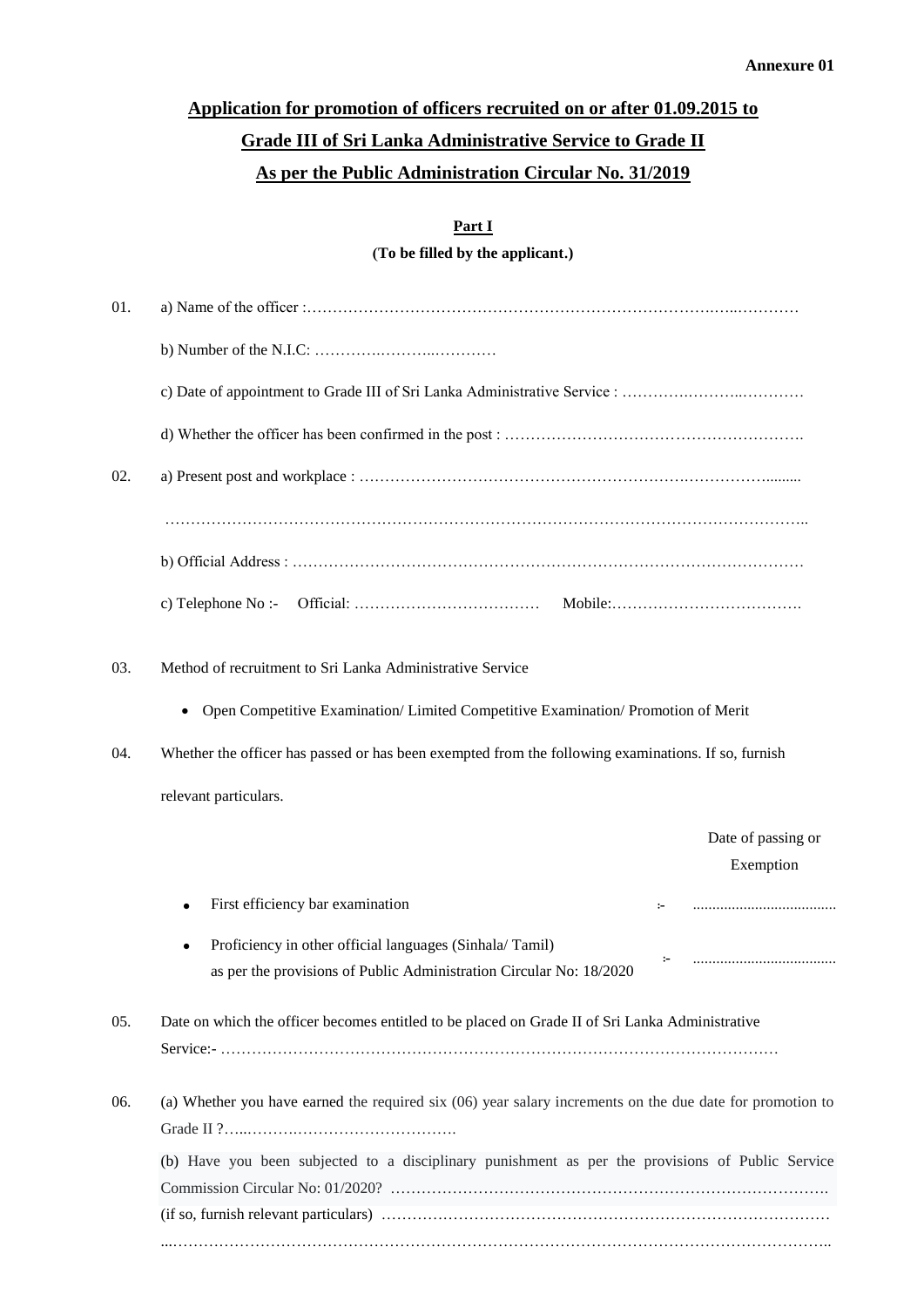07. Whether you have obtained no – pay leave or half – pay leave from the date of appointment to Sri Lanka Administrative Service up to date? ..........................................................................

(If so, furnish relevant particulars) ……………………………………………………………....................

I hereby state that I have possessed qualifications to be promoted to Grade II of Sri Lanka Administrative Service on the date indicated in Para 05 above and the particulars indicated from 01 to 07 are true and correct to the best of my knowledge.

……………………….. ………………………………………….. Date Signature of Applicant Official Stamp

### **Part II**

### **Certification of the Head of the Department**

### **(Department Heads should bear the entire responsibility regarding the following information)**

I hereby certify that Mr/ Mrs/Miss/…………………………...……………………………………… is serving at the

Department/ Ministry of ……………………...…………………………………………………………….………..as

………………………………………..…………………… and further the officer

- has completed a satisfactory service of 06 years from the date of appointment
- has / has not earned all due salary increments during the period of 6 years the date on which the officer becomes eligible for promotion

| Year | Has / Has not earned salary increments |
|------|----------------------------------------|
|      |                                        |
|      |                                        |
|      |                                        |
|      |                                        |
|      |                                        |
|      |                                        |